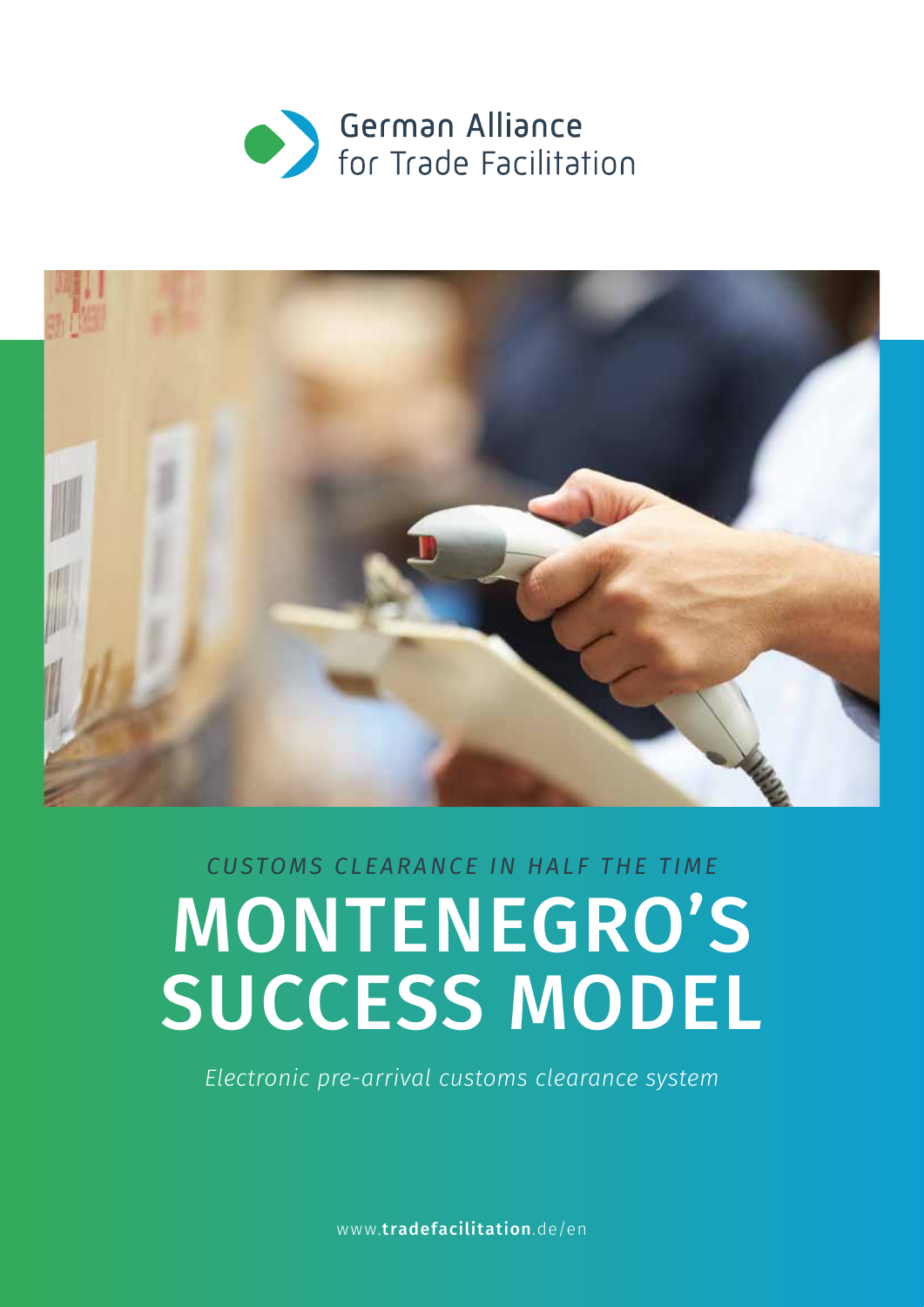## *DIGITAL REGISTRATION SAVES REAL TIME*

Montenegro is cutting clearance times at its border in half. Thanks to a new pre-arrival processing system – PAP for short – which went into operation in the south-east European country on 6 July 2018. Using the system, customs declarations and import documents can be sent to the authorities electronically even before the goods arrive. The result is twice as many express goods now being processed in one hour after arrival.

Project partners, the Alliance for Trade Facilitation, companies and public authorities in Montenegro, and Germany, took two years to put the system in place. Following successful introduction in Montenegro and Serbia, four other countries in the Western Balkans as well as the Republic of Moldova now plan customs reforms based on this model.

## *ASSESSING RISKS, FACILITATING TRADE*

Montenegro's economy is flourishing, and the regional and global movement of goods increasing. The large quantities of goods being imported often cause delays at the border. Manual controls are just not efficient enough to cope with the volumes and Montenegrin business people have complained for years about long waiting times for spare parts and the negative impacts the border situation has on their businesses. At the beginning of 2016, Montenegro joined the WTO

Agreement on Trade Facilitation, making trade facilitation a priority. The agreement encourages different reform measures to reduce delays at the border. One of these is the PAP procedure, which enables receiving and processing customs declarations before goods reach the border (pre-arrival). The PAP system can also help to classify consignments according to risk and to decide which goods should be controlled by customs and which are assessed safe to simply pass through.

# *PAP SAVES TIME*

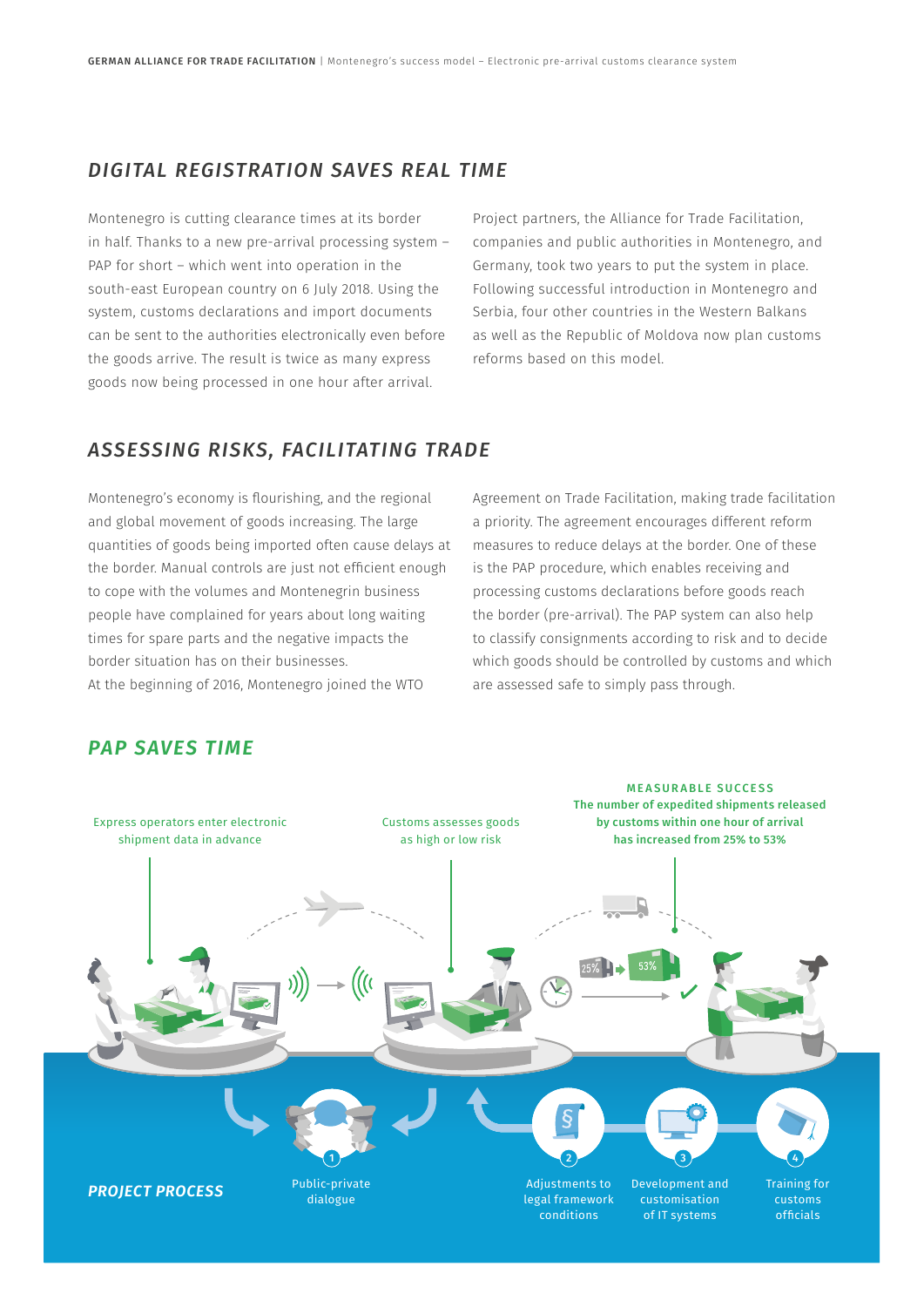# *COMPANIES AND PUBLIC AUTHORITIES WORK HAND-IN-HAND*

In Alliance projects, companies and public authorities cooperate to develop strategies to remove trade barriers. This close collaboration between private and public project partners ensures a balance between customs and economic interests.

The Alliance for Trade Facilitation worked with Montenegrin customs authorities to introduce PAP, supported by the expertise of GIZ and DHL Express. The latter provided globally tested model solutions and expertise on the ground, while GIZ acted as a neutral intermediary providing technical advice about the process.

## The agreed process steps were:

- Dialogue between the customs and express operators as the future PAP users
- Choosing a system for Montenegro based on existing good practices
- Adapting legal and regulatory framework conditions
- Developing and customising the selected customs IT system for PAP
- Training customs officials to use the new system
- Evaluating the project outcomes and regional knowledge transfer

# *CUSTOMS REFORM IN LINE WITH EUROPEAN GOOD PRACTICE*

Before getting started, Montenegro decided on a Slovenian-based system. A study trip to Ljubljana included demonstrations of the system at the Slovenian customs authorities and at DHL Express. Before technical implementation, EU customs legislation experts and all project partners discussed what changes Montenegrin customs law required to harmonise with the European model. These were then adopted by the Montenegrin Government.

The next step was a series of workshops in which the project partners worked on process optimization measures, one of which was changing the opening times of the customs offices. Parallel to this, the criteria and prerequisites for adapting the PAP IT system were defined and the completed system was presented in March 2018. All express service providers operating in Montenegro were involved in the process.



# Same Day Delivery (%) / / Inspection Rate (%) Development since September 26, 2016, monthly average